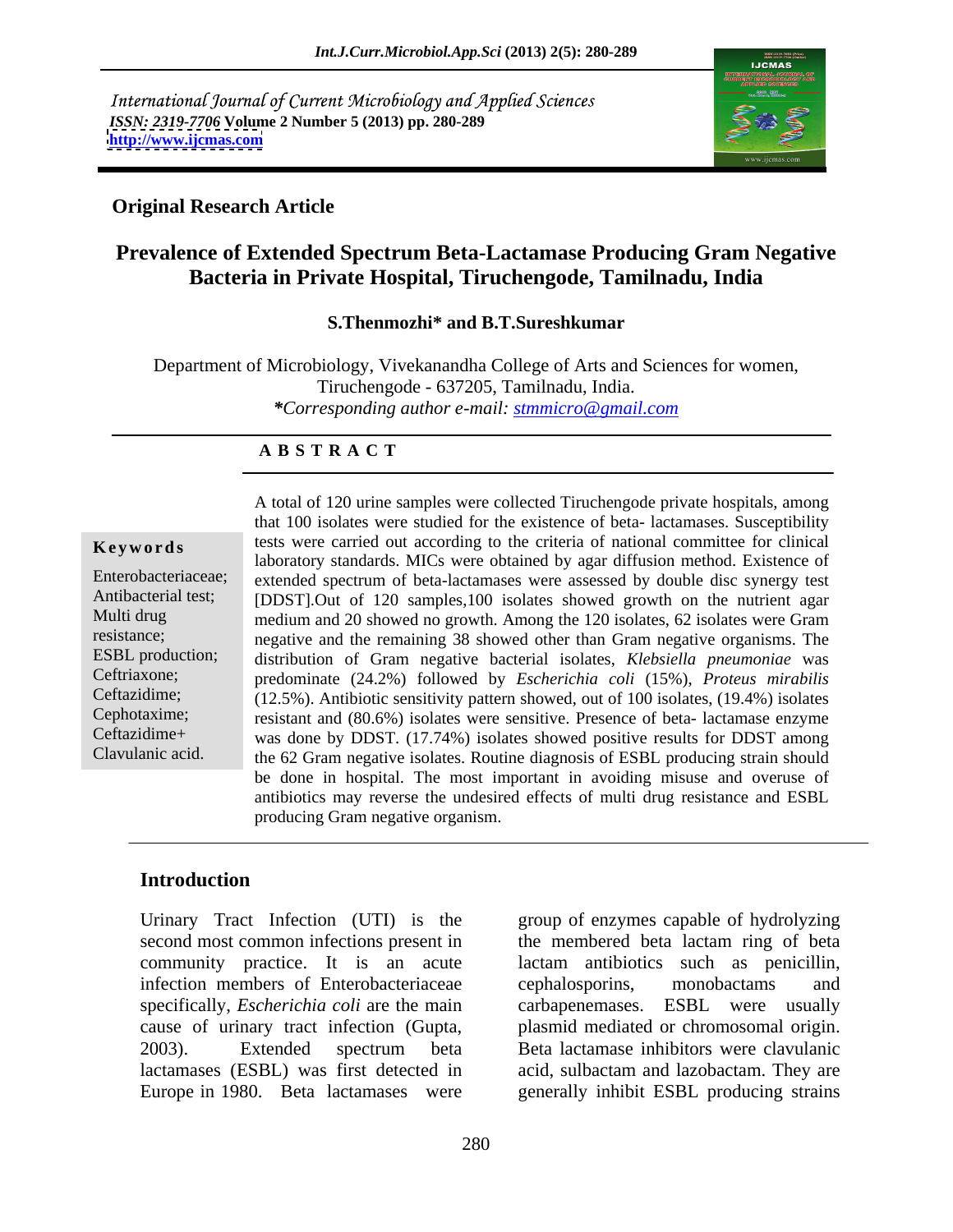Pitout *et al* ., (1998). Extended –spectrum **Materials and Methods**<br>β-lactamases are a rapidly evoling group of  $\beta$ -lactamases which share the ability to **Sample collection** hydrolyze third- generation cephalosporins clavulainic acid.

Amp C lactamases are group, Beta without any urethral contaminations. A lactamases that are intrinsically resistant to wide mouth screw cap bottle was used for beta lactamases inhibitors they are mostly urine sample collection. Overfilling was coded by chromosomal genes and are avoided. Clean catch mid stream urine inducible. These are mainly found in used for the routine microbiological *Enterobacter* spp*.,Citrobacter* spp*.,* and *Pseudomonas aeruginosa*. Bacteria the laboratory with the aid of ice pack. producing group1 beta lactamases are resistant towards beta lactam/beta lactamases inhibitor combinations such as<br> **Isolation and preservation** penicillin,cephamycin and first, second, and third generation cephalosporins health protection agency (2007). They remain susceptible to cefepime and the MacConkey agar and Eosin-methylene carbapenems (Bauerfiend, 1989). blue agar (Himedia Mumbai) for the Extended-spectrum  $\beta$ -lactamase producing *Escherichia coli* and *Klebsiella* **colony** was once again streaked on the *pneumoniae* have spread rapidly selective media for the pure-culture worldwide and cause a serious threat in health care-associated infection streaked on nutrient agar slants and<br>
(Character of 2004)

type of ESBL found in many regions of the world, including Asia, South America, Europe and Africa (Bonnet, 2004) , Paterson *et al*., (2005), (Apisarnthannarak *et al*.,2007). The routine susceptibility tests done by clinical laboratories fail to detect ESBL positive strains and can erroneously detect isolates sometimes to be sensitive to any of the Broad spectrum<br>committee for clinical laboratory Cephalosporine like Cefotaxime, communication contracts aborded Ceftazidime, Ceftriaxone (Fisher *et al*., 2005).

### **Materials and Methods**

### **Sample collection**

and aztreonam yet are inhibited by The urine samples were collected from Lakshmi lab, Tiruchengode during December 2009 to February 2010. Urine specimens were collected carefully avoided. Clean catch mid stream urine purpose collected samples were brought to

### **Isolation and preservation**

(Chaudhary *et al.*, 2004).<br>incubated at 37°C for 24 hrs. The obtained<br>cultures were maintained at 4°C.<br>The CTX-M enzymes are the predominant The urine samples were directly streaked in to different media such as Nutrient agar, isolation of organisms. The selected isolation. The suspected colonies were incubated at 37ºC for 24 hrs. The obtained cultures were maintained at 4ºC.

### **Morphological and Biochemical Tests**

The experimental isolates of *Escherichia coli*, *Klebsiella pneumoniae*, *Proteus mirabilis* was isolated from above method were Subjected to morphological studies and biochemical tests as recommended by using standard biochemical tests(National committee for clinical laboratory standards).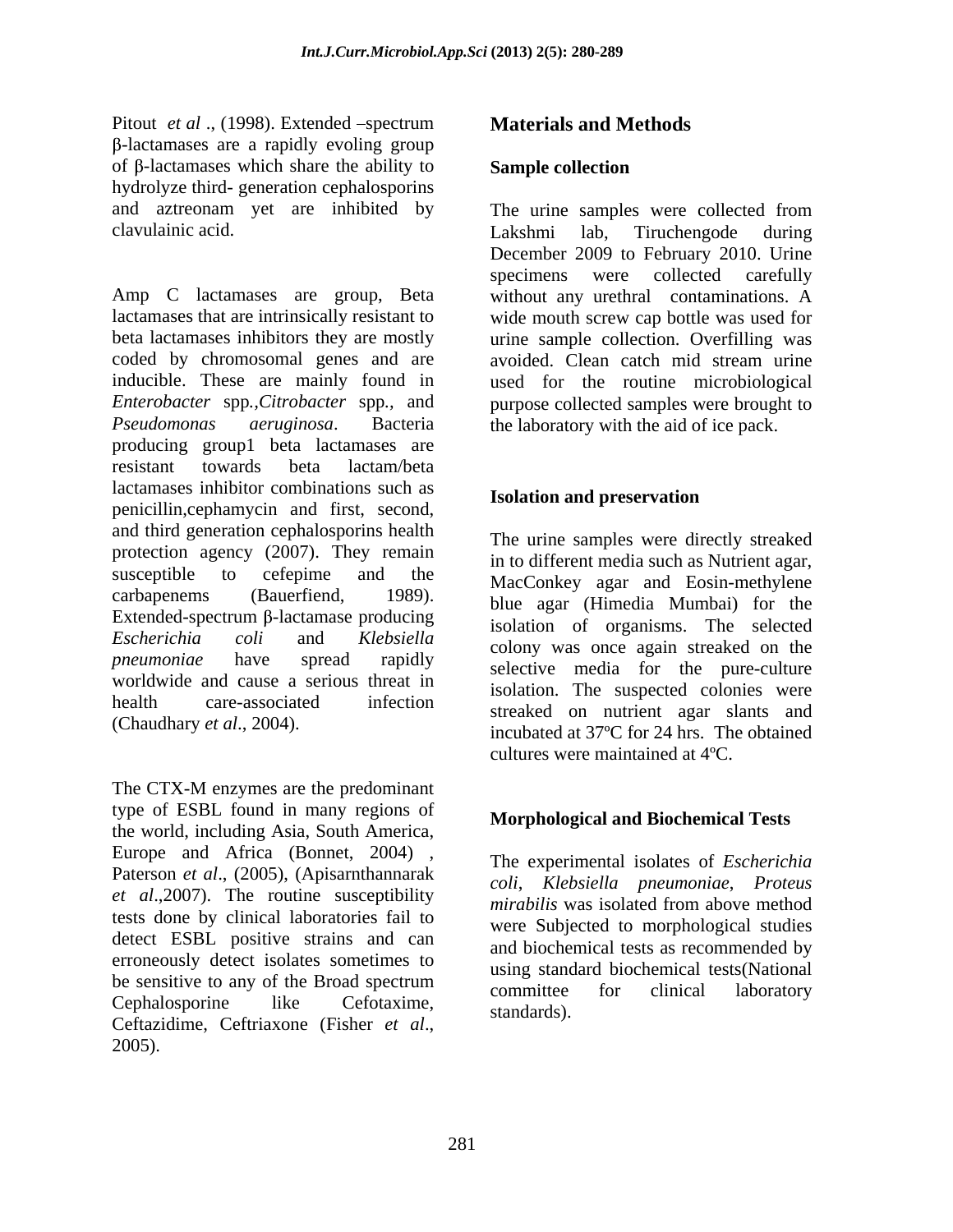Antimicrobial susceptibility was *al*., 1999, Subha and Ananthan, 2002). determined by Kirby-Bauer disk Diffusion method. (CLSI recommendations, 2004). **Results and Discussion** Antimicrobial disks used were Amikacin (30mcg), Lomefloxacin (10mcg), Morphology and biochemical cephadroxil (30mcg), sparfloxacin(5mcg), characteristics of bacterial isolates<br>Netillin (30mcg), Ceftazidime (30mcg),<br>Ceftriaxone (30mcg), ciprofloxacin The data regarding this study and other (5mcg), cephotaxime(30mcg), Gentamicin background variables, such as age, (10mcg), Cefaperazone (75mcg), resistance and enzyme production, etc.,<br>Ampicillin (10mcg). Muller Hinton agar were elicited from the isolates over the plates were prepared and sterilized at 121<sup>o</sup>C for 15 minutes and swabbed the information were put into several cultures on the plates with sterile swab. statistical analyses to extensively explicate Plate was left at room temperature to the prevalence of extended  $\beta$ - lactamase remove excess of moisture. With sterile products among the isolates over the study forceps, different antibiotics were placed area. The study is based on the sample of and kept at refrigerator for 30 minutes for 120 subjects. pre- diffusion of the disc. Then the plates were incubated at 37ºC for 24 hours. Following incubation, The zone of the ESBLs will become increasingly inhibition in diameter was noted and the complex and diverse in the future. This results were interpreted using standard will create increasing challenges for those

Muller – Hinton agar plates were prepared combination with pharmacokinetic, and sterilized at 121<sup>o</sup>C for 15 minutes and pharmacodynamic and Clinical data swapped the cultures on to the plates with sterile swabs. With sterile forceps 24 hours. Samples 120 (Table 1).

Zone size around the test antibiotic disc increased towards the Imepenem. This increase occurs because of the inactivation

**Kirby Bauer Disc Diffusion Technique** of extended spectrum β-lactamase of extended spectrum  $\beta$ -lactamase produced by the test organism (Palucha *et* 

### **Results and Discussion**

### **Morphology and biochemical characteristics of bacterial isolates**

The data regarding this study and other resistance and enzyme production, etc., were elicited from the isolates over the The collected samples and information were put 120 subjects.

chart (Wayne, PA). creating guidelines for detection of ESBLs **Double Disc Diffusion Synergy Test** Alteration of antibiotic susceptibility **(DDST)** breakpoints may become necessary but As previously stated, there is no doubt that in the Clinical microbiology laboratory. need to be carefully considered in combination with pharmacokinetic, pharmacodynamic and Clinical (David *et al*., 2005).

Imepenem was placed at the centre of the The patients those who are suffereing from plate. Other discs such as Ceftriazone, various type of diseases.The samples were Ceftazidime, Cephodoxime, Ceftazidime processed in various media such as + Clavulanic acid was placed at a distance Nutrient and MacConkey Agar medium, of 30mm from the centre of the plate. Eosin Methylene Bule Agar medium. Then the plates were incubated at 37ºC for Clinical specimen processed were, urine

**Positive** The present study (Table 2) shows that the samples 120 (Table 1).<br>The present study (Table 2) shows that the preliminary examination of Gram negative Enterobactericeae in urine sample. The identification of isolates *Escherichia coli.*,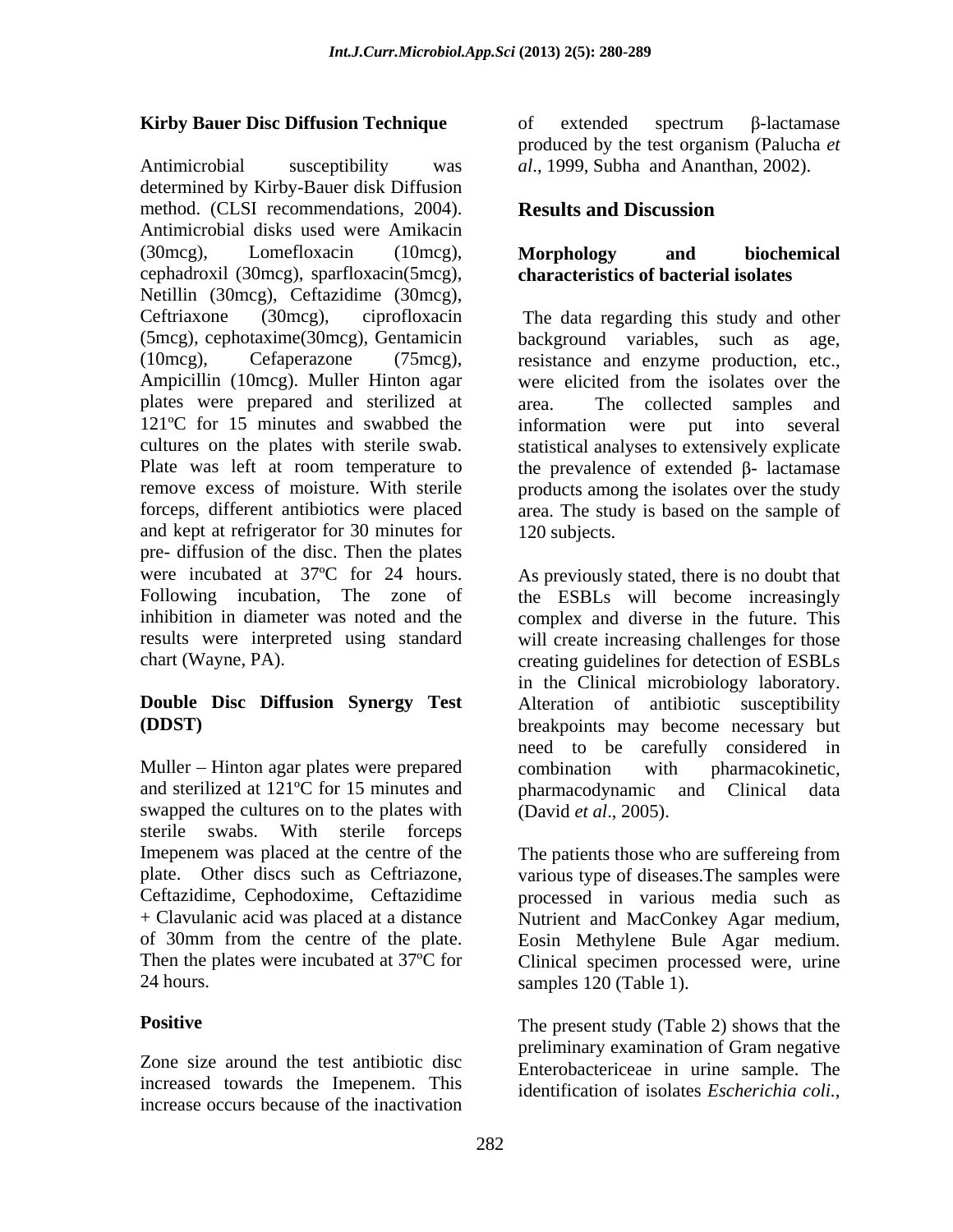*Klebsiella pneumoniae, Proteus mirabilis* were done by special biochemical test with **Distribution** of **gram** negative reference to authentic culture. All these **organisms isolated over the age groups** isolates were also confirmed by using Blue agar, MacConkey agar, Cystine- Lactose-Electrolyte-Deficient Agar. The among different age groups of

| S.No | <b>Type Of</b> | <b>Bacterial Isolates</b> |         |  |  |  |  |  |  |
|------|----------------|---------------------------|---------|--|--|--|--|--|--|
|      | <b>Sample</b>  | <b>Number</b>             | Percent |  |  |  |  |  |  |
|      | <b>Urine</b>   | 120                       | 100     |  |  |  |  |  |  |

The present study (Table 4) shows that the growth of organism on agar medium and approximately 50% of global antibiotic preliminary test.The incidence of growth

## **Distribution of gram negative organisms among the study subjects**

The frequency of presence and absence of **negative organisms** various organisms in urine samples, is as; Gram negative organisms shows the the present study, the multi drug<br>resistance pattern of gram negative highest frequency (62). Among the 62 (51.6%). G-ve organisms *Klebsiella pneumoniae* comes the highest 29 (24.2%) followed by *Escherichia coli* 18(15%),<br>3.2% shows resistant to 1 drugs, (3) 4.8% and *Proteus mirabilis* 15 (12.5%). Gram shows resistant to 2 drugs, (4) 6.4% shows negatives are followed by other organisms<br>resistant to 3 drugs, (4) 6.4% shows<br> $\frac{20}{20}$  (21.5%)  $\frac{1}{20}$  (16.7%)  $\frac{1}{20}$  (16.7%) 38 (31.6%) and 20 (16.7%) shows no<br>resistance to 4 drugs, (7) 11.4 % shows growth (Table 5). It is more or less very close to figures reported by Souli *et al.,* (2008).

# **Distribution of gram negative**

selective medium like Eosin methylene The present study envisaged that, the Enterobactericeae organisms are identified individuals.Among the 120 samples, 62 based on the biochemical analysis (Table shows Gram negative organisms. More 3). number of organisms were found in age **Table.1** Type of sample used for the study  $\leq 20, 50-60, 40-50, >60, 20-30$  and i.e. distribution of Gram negative organisms among different age groups of group between30-40 (16) followed by (14), 10, 8, 8, 6 respectively. The age  $\begin{array}{|c|c|c|c|c|}\n\hline\n\textbf{S.No} & \textbf{Bacterial Isolates} & \textbf{150} & \textbf{147}, & \textbf{10}, & \textbf{0}, & \textbf{0}, & \textbf{0}, & \textbf{168} \\
\hline\n\textbf{S.Mo} & \textbf{S.mnls} & \textbf{Numbar} & \textbf{Rumbar} & \textbf{Rumbar} & \textbf{S} & \textbf{S} & \textbf{S} & \textbf{S} & \textbf{S} & \textbf{S} & \textbf{S} & \textbf{S} & \textbf{S} & \textbf{S} \\
\h$ **Sample Number Percent**<br>and the least was shown by the age group 20-30 (Table 6 and Figure 1). 1. Urine  $120$  100  $\frac{100}{20}$  100  $\frac{100}{20}$  100  $\frac{100}{20}$  100  $\frac{1}{20}$  100  $\frac{1}{20}$  100  $\frac{1}{20}$  100  $\frac{1}{20}$  100  $\frac{1}{20}$  100  $\frac{1}{20}$  100  $\frac{1}{20}$  100  $\frac{1}{20}$  100  $\frac{1}{20}$  100  $\frac{1}{20}$  100

### **Incidence of growth of organism among the study subjects Antibacterial test by agar disc diffusion method**

the identification of organisms done by consumption and this heavy usage was of organism is as more than half 62 resistance. They are act on bacteria (51.7%) samples were found to be gram through the inhibition of cell wall negative organisms. Nearly one third 38 synthesis. The sensitive and resistant (31.7%) were evidenced to be other than pattern of gram negative organisms is gram negative and rest of the samples shown in (Table 7). Out of 62 isolates, 20(16.6%) were found to be no growth. 12(19.4%) isolates were resistant and 50 Beta – lactam antibiotics account for approximately 50% of global antibiotic exerted considerable selection for (80.6%) isolates were sensitive.

### **Multi drug resistance pattern of gram negative organisms**

In the present study, the multi drug resistance pattern of gram negative organisms, out of the 62 Gram negative organisms 12 shows resistance and 50 shows sensitive. Among the sensitive (2), 3.2% shows resistant to 1 drugs,(3) 4.8% shows resistant to 2 drugs, (4) 6.4% shows resistant to 3 drugs, (4) 6.4% shows resistance to 4 drugs, (7) 11.4 % shows resistant to 5 drugs, (10) 16.1% shows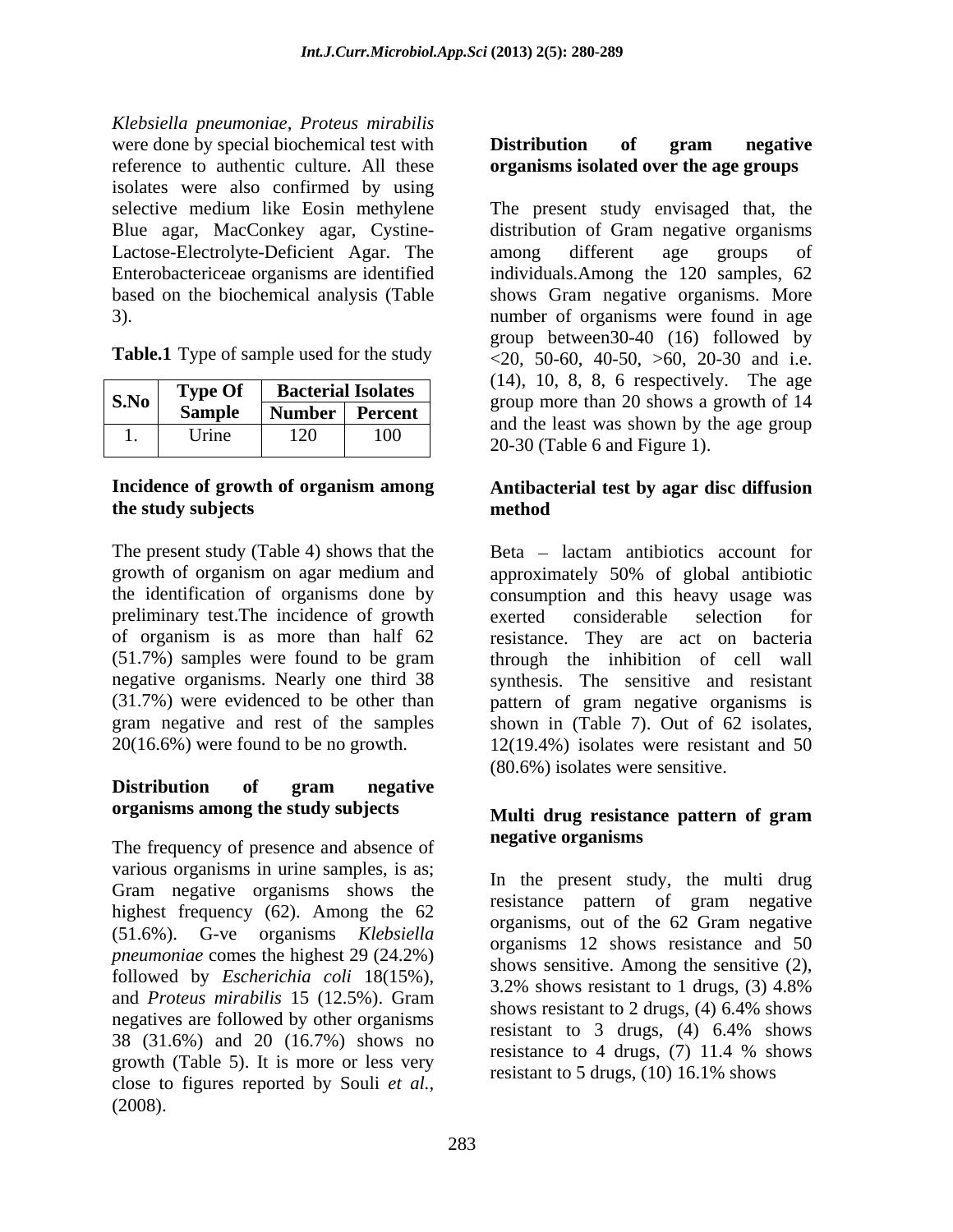| <b>Test</b> | <b>Isolate-I</b>         | <b>Isolate -2</b>                             | <b>Isolate -3</b>    |
|-------------|--------------------------|-----------------------------------------------|----------------------|
| Gram's      |                          | Gram Negative   Gram Negative                 | <b>Gram Negative</b> |
| Staining    |                          |                                               |                      |
| Motility    | Non-motile               | Motile                                        | Motile               |
|             |                          | Oxidase   No purple colour   No purple colour | No purple colour     |
|             | Negative                 | Negative                                      | Negative             |
|             | Catalase   Production of | Production of                                 | Production of        |
|             | effervescences           | effervescences                                | effervescences       |
|             | Positive                 | Positive                                      | Positive             |

### **Table.2** Preliminary tests of the isolates

### **Table.3** Biochemical analysis of isolates

| <b>S.No.</b>                      | <b>Biochemical Tests</b>             | E.coli                                | Klebsiella<br>pneumoniae | <b>Proteus</b><br>mirabilis |
|-----------------------------------|--------------------------------------|---------------------------------------|--------------------------|-----------------------------|
|                                   | Indole                               |                                       | $\overline{\phantom{0}}$ |                             |
|                                   | <b>MR</b>                            |                                       | $\overline{\phantom{0}}$ |                             |
|                                   | <b>VP</b>                            | $\sim$                                |                          |                             |
|                                   | <b>Citrate</b><br><b>Utilization</b> | $\sim$                                |                          |                             |
|                                   | Triple sugar<br>Iron Test            | $A/A, G-, H_2S-$                      | $A/A$ G++ H2S-           | $A/A G++H2S+$               |
| $\sigma$                          | Nitrate                              |                                       |                          |                             |
|                                   | Urease                               |                                       | $\overline{\phantom{a}}$ |                             |
|                                   |                                      | <b>Carbohydrate fermentation test</b> |                          |                             |
| <b>1.</b>                         | Glucose                              | Acid $G+$                             | $+G+$                    |                             |
| $\sim$<br>$\mathcal{L}_{\bullet}$ | Sucrose                              | Weakly +ve                            |                          |                             |
|                                   | Lactose                              |                                       |                          |                             |
|                                   | Maltose                              |                                       |                          |                             |
| 5.                                | Mannitol                             |                                       |                          | $\sim$                      |

### **Table.4** Incidence of growth of organism among the study subjects

| S.No |                                    |                  | <b>Bacterial isolates</b>                   |
|------|------------------------------------|------------------|---------------------------------------------|
|      | <b>Growth of organism</b>          | Number           | Percent                                     |
|      | Gram negative organisms            |                  | $\mathcal{L}$ 1 $\mathcal{L}$<br>, <b>.</b> |
|      | Other than gram negative organisms |                  | 217<br>1.7                                  |
|      | No growth                          |                  | 16.6                                        |
|      |                                    | $\sim$<br>$\sim$ | 100.0                                       |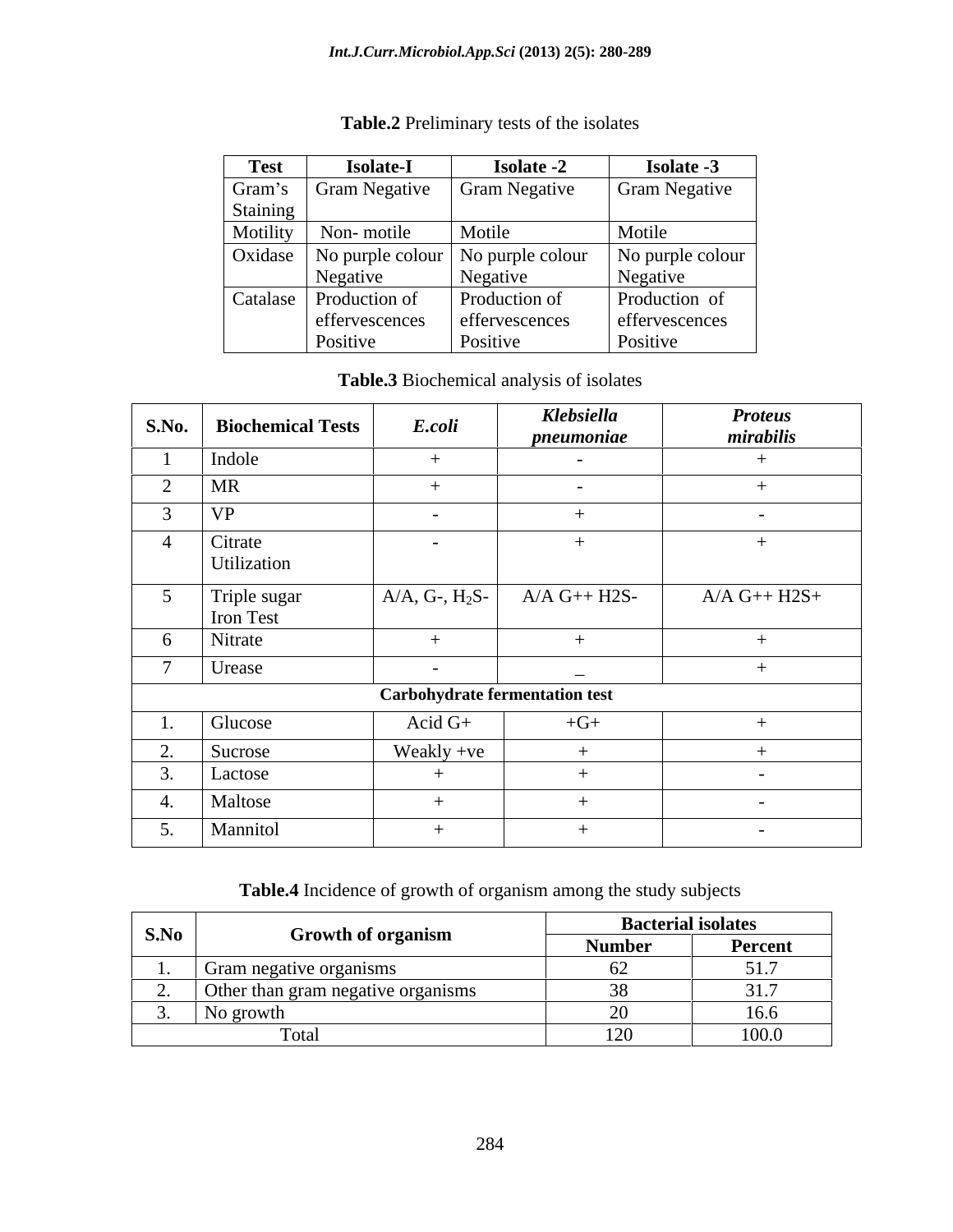### *Int.J.Curr.Microbiol.App.Sci* **(2013) 2(5): 280-289**

| S.No<br>Types of organisms         | Number | Percent    |
|------------------------------------|--------|------------|
|                                    |        |            |
| Klebsiella pneumonia               |        | 24.2       |
| Escherichia coli                   |        | 15.0       |
| Proteus mirabilis                  |        | 12.5       |
| Other than Gram negative organisms |        | 31.6       |
| No growth                          |        | 16.7       |
| <b>Total</b>                       | 120    | <b>100</b> |

### **Table.5** Distribution of gram negative organisms among the study subjects

**Table.6** Distribution of organisms isolated over the age groups

|                            | Age       |                          | Gram negative organisms |                      | Total No of G- | Other than     |
|----------------------------|-----------|--------------------------|-------------------------|----------------------|----------------|----------------|
| S.No                       | Group     | Klebsiella<br>pneumoniae | Escherichia<br>coli     | Proteus<br>mirabilis | ve Bacteria    | G-ve Bacteria  |
| $\cdots$                   | $<$ 20    |                          |                         |                      |                |                |
|                            | 20-30     |                          |                         |                      |                |                |
| $\overline{\phantom{a}}$ . | $30 - 40$ |                          |                         |                      | l6.            |                |
|                            | $40 - 50$ |                          |                         |                      |                |                |
| $\overline{\phantom{a}}$ . | $50 - 60$ |                          |                         |                      | 10             |                |
| O.                         | $>60$     |                          |                         |                      |                |                |
|                            | Total     | ാവ<br>ر ب                |                         |                      | $U \sim$       | $\Omega$<br>38 |

### **Figure. 1** Distribution of organisms isolated over the Age groups

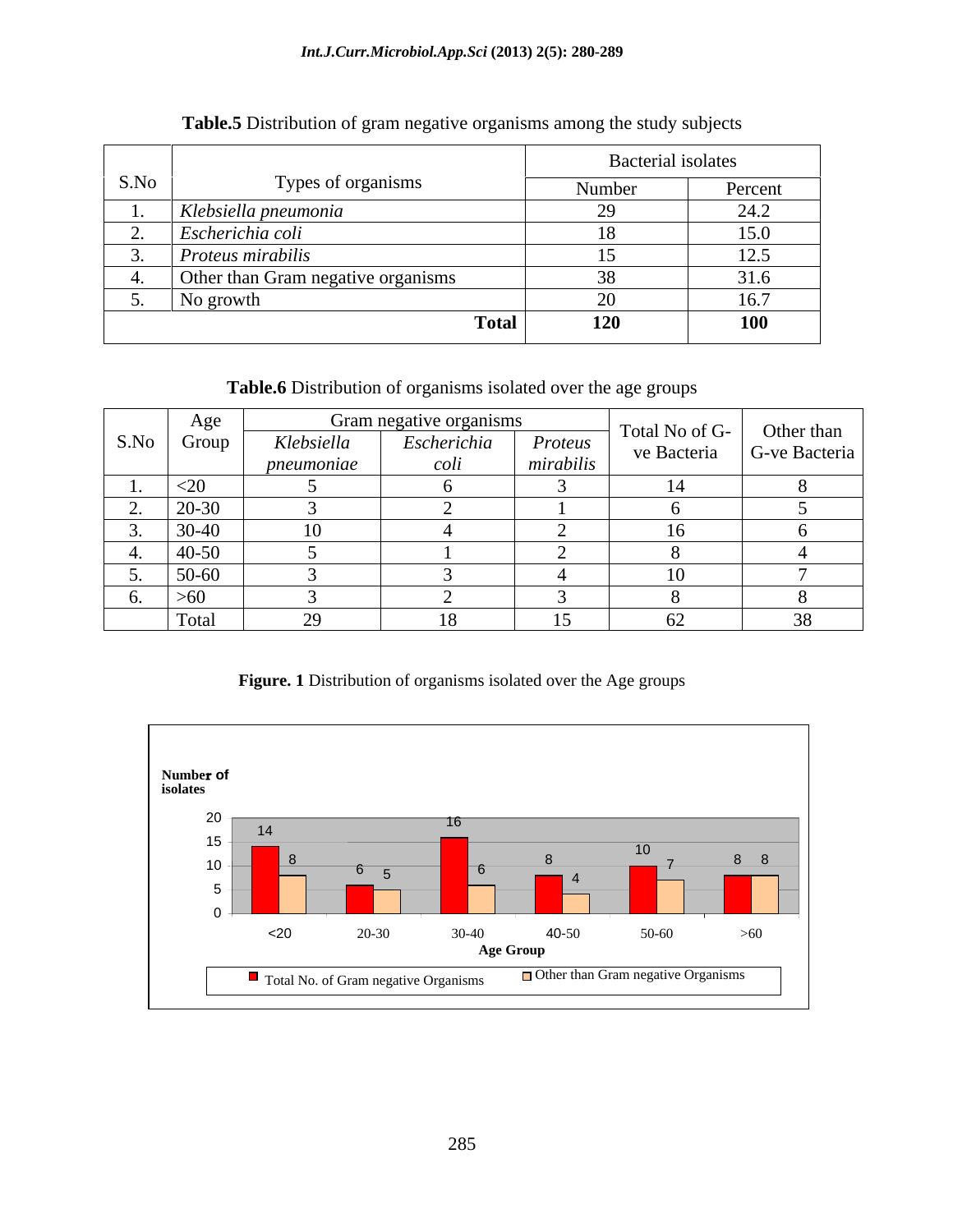| $ $ S.No $ $ Type of $ $ |    | `Resistant |            | <b>Sensitive</b> |                 | 70. Z<br>1 otal  |
|--------------------------|----|------------|------------|------------------|-----------------|------------------|
| Sample   NO              |    | $\sim$ 0/  |            |                  | $\overline{NQ}$ |                  |
| Urine                    | 12 | $1936$ 50  | $\cdots$ . | $80.64 \mid 62$  |                 | $\overline{100}$ |

**Table.7** Sensitivity and resistant pattern of gram negative organisms in urine sample

**Table.8** Hierarchy of Multiple Drug Resistance of Gram Negative Organisms

|                                   | <b>S.No</b> Number of drugs resistance | <b>Bacterial isolates</b> |            |
|-----------------------------------|----------------------------------------|---------------------------|------------|
|                                   |                                        | <b>Number</b>             | Percent    |
|                                   |                                        |                           | 3.2        |
| $\overline{\phantom{a}}$ .        |                                        |                           | 6.4        |
| $\overline{\phantom{a}}$<br>. J . |                                        | n                         | 9.8        |
| 4.                                |                                        |                           | 8.1        |
| J.                                |                                        |                           | 8.1        |
| $\sigma$ .                        |                                        | 10                        | 16.1       |
| $\overline{ }$                    |                                        | 10                        | 16.1       |
| $\delta$ .                        |                                        |                           | 11.4       |
| 9.                                |                                        |                           | 6.4        |
| 10.                               |                                        |                           | 6.4        |
| 11.                               |                                        |                           | 4.8        |
| $1^{\circ}$<br>12.                |                                        |                           | 3.2        |
|                                   | <b>Total</b>                           | 62                        | <b>100</b> |

resistant to 9 drugs, Out of the resistant drugs used(Table 8, Figure 2).

Double Disc Diffusion Synergy Test Nearly one third 38 (31.7%) were (DDST) is a confirmatory test for the evidenced to be other than gram negative detection of  $\beta$ -Lactamases from bacterial and rest of the samples 20 (16.6%) were isolates. In our study, out of 62 gram megative isolates, the Extended – spectrum<br>  $\beta$ -Lactamases production against The results are presented in a Table 7. All Ceftazidime, cefodoxime, Ceftriaxone was of the 62 samples, the resistance shows detected by double diffusion synergy test 12(19.36%), from urine samples (DDST). Centers for Disease Prevention and control (2009). The occurrence of 50(80.64%) from urine samples Extended – spectrum  $\beta$  –Lactamases respectively. The above Table 9 and

resistant to 6 drugs, (10) 16.1% shows producer in Clinical isolates of gram resistant to 7drugs, (5) 8.1% shows negative organisms in our study was found resistant to 8 drugs, (5) 8.1% shows to be 11 (17.7%). (Table 9, Figure 3). This organisms (6) 9.8%shows resistant to 10 compared to the previous study (Hawser *et*  drugs, (4) 6.4% shows resistant to 11 *al.,* 2007) and increasing rate of present drugs, (2) 3.2 % shows resistant to 12 study (17.7%) compare to previous study. producer in Clinical isolates of gram to be 11 (17.7%).(Table 9, Figure 3 ). This was relatively slightly lower when study (17.7%) compare to previous study.

**-lactamase enzyme production by** half 62 (51.7%) sample were found to be **gram negative bacterial isolates Gram negative organisms, (such as** The above Table 4, depicts that more than *Klebsiella* spp.*, E.coli* and *Proteus* spp*.*). shown no growth.

> The results are presented in a Table 7. All 12(19.36%), from urine samples respectively. The sensitive pattern shows 50(80.64%) from urine samples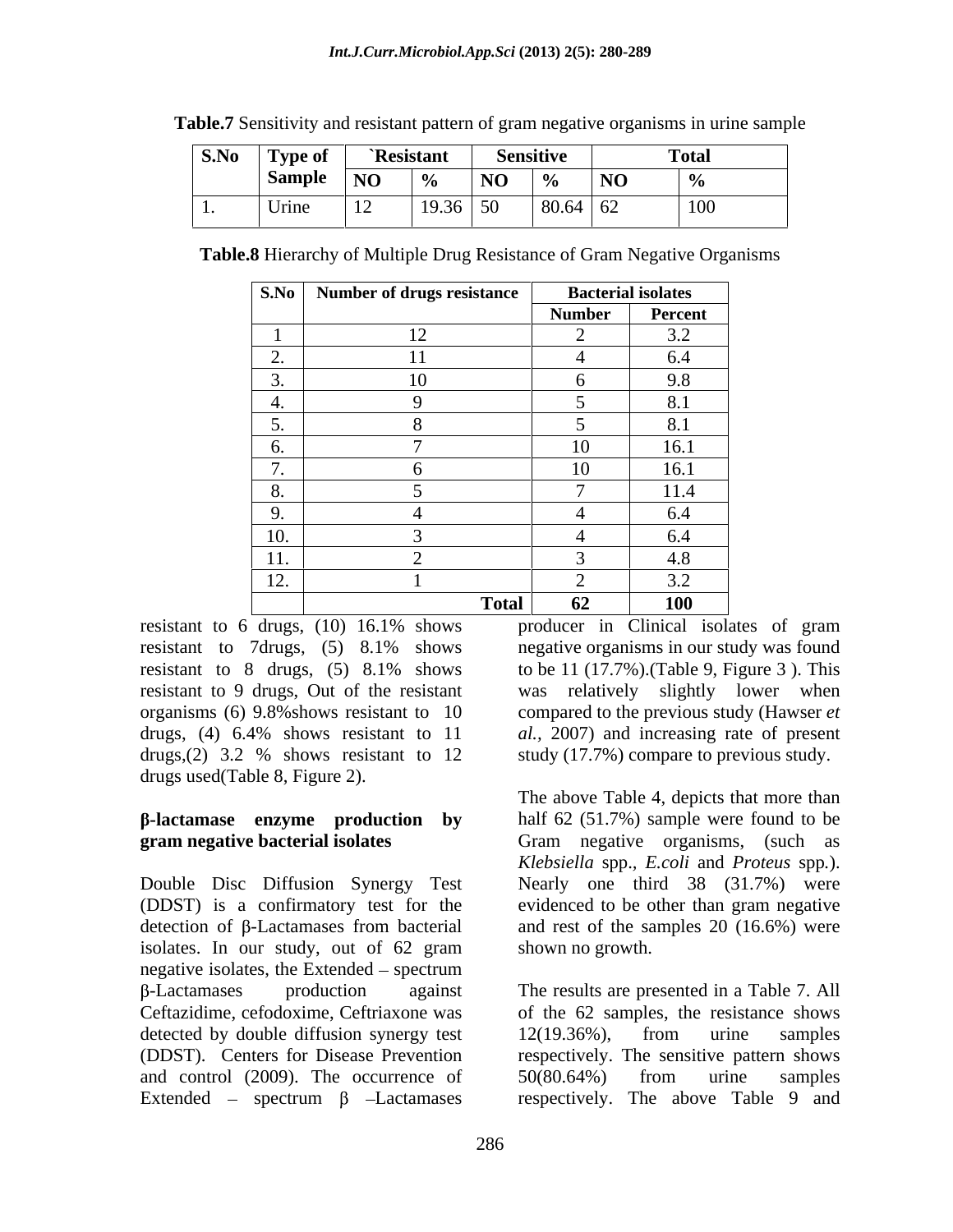51 (82.3%) were shown the absence of And other than members of

Extended spectrum  $\beta$  – lactamases have evolved greatly over the last 20 years. Their presence, plus the potential for plasmid mediated quinolone and hospital so as to formulate a policy of carbapanem resistance, will be sure to create significant therapeutic problems in the future. It is unlikely that many new antibiotic options will be available in the next 5 to 10 years to tackle such multi resistant infections. Enhanced infection control, coupled with antibiotic  $\frac{\text{volume of}}{\text{m}}$  and  $\frac{\text{c}^2}{\text{m}}$  and  $\frac{\text{c}^2}{\text{m}}$  and  $\frac{\text{c}^2}{\text{m}}$  and  $\frac{\text{c}^2}{\text{m}}$  and  $\frac{\text{c}^2}{\text{m}}$  and  $\frac{\text{c}^2}{\text{m}}$  and  $\frac{\text{c}^2}{\text{m}}$  and  $\frac{\text{c}^2}{\text{$ stewardship programs, therefore plays an important role in limiting the spread of ESBL- producing organisms.

Figure 3 depicts that, of all the gram There seems to be a wide disparity of negative isolates, nearly one third ,11 ESBL positive gram negative infection in (17.7%) of them produced  $\beta$  -Lactamase different age group. The incidence of enzyme and rest of the major proportion ESBL producing strains of *Klebsiella spp.* enzyme production. Enterobacteriaceae needs to be carefully And other than members of monitored in patients. The spread of ESBL producing strains in hospitals all over the world, it is necessary to know the prevalence of ESBL positive strains in a hospital so as to formulate a policy of empirical therapy in high risk units where infections due to resistant organisms is much higher. To prevent unnecessary use of  $3<sup>rd</sup>$  and  $4<sup>th</sup>$  and aminoglycoside antibiotics, Hence it is suggested spectrum  $\beta$  -Lactamases producing strains should be carried out in patients in order to avoid undesired effect of multi- drug resistant and ESBL producing Gram negative organism by strict control of antibiotic usage.

**Figure.2** Hierarchy of Multiple drug resistance of Gram negative organisms



**Table. 9**  $\beta$ -lactamase enzyme production by gram negative bacterial isolates

| SNO                        | $\sim$<br>Enzyme | <b>Bacterial isolates</b>  |                                          |
|----------------------------|------------------|----------------------------|------------------------------------------|
|                            | production       | <b>Number</b>              | Percent                                  |
|                            | Enzyme produced  | $\overline{a}$<br>$\cdots$ | $\sim$ $\sim$<br><b>1</b> <i>i i i i</i> |
| $\overline{\phantom{a}}$ . | Not produced     | $\epsilon$ 1<br>$\sim$ 1   | $\Omega$ $\Omega$ $\sim$<br>$0 - 0$      |
|                            | Total            | 62                         | 100.0                                    |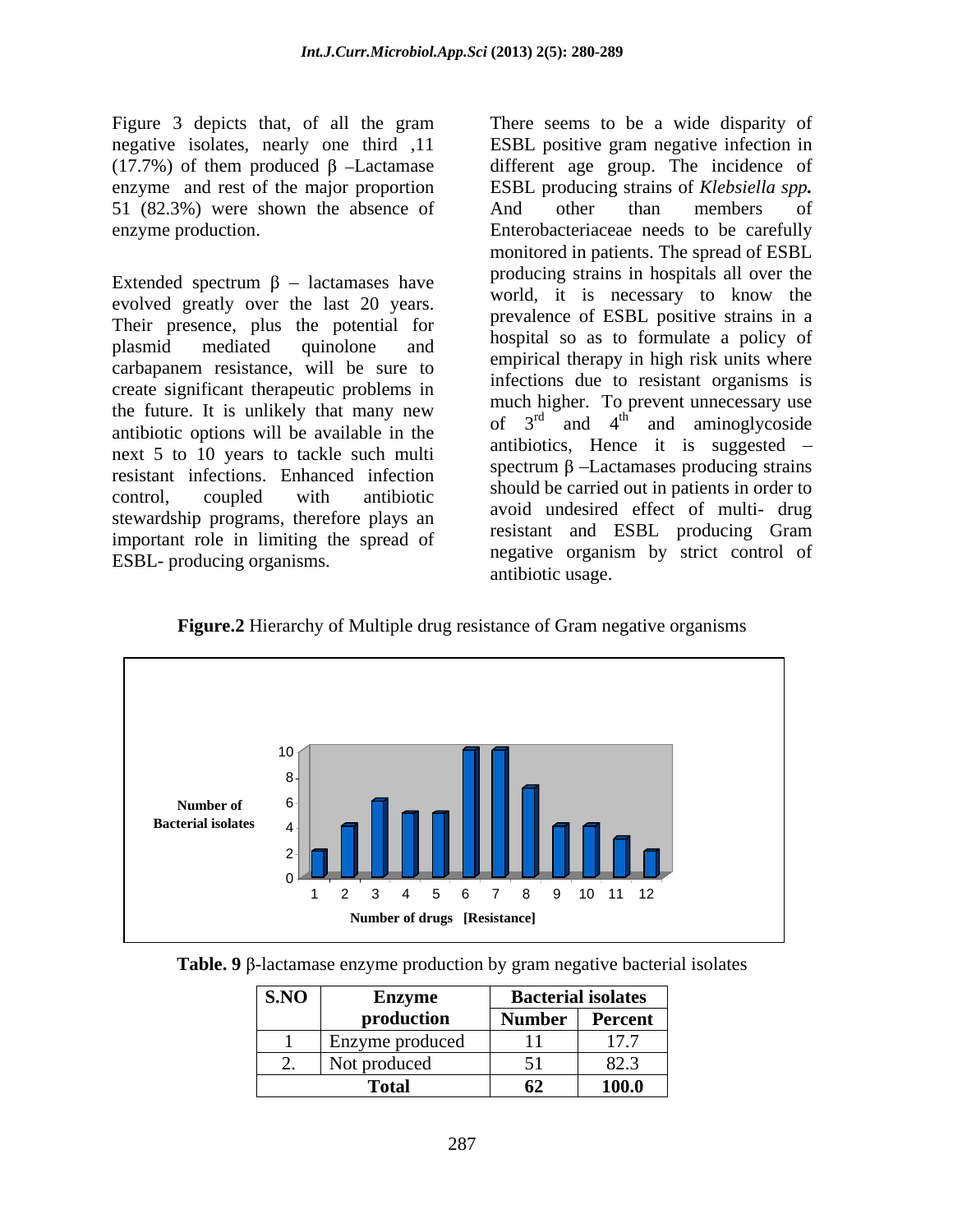

**Figure.3**  $\beta$  - Lactamase enzyme production by Gram negative bacterial isolates

### **Acknowledgement**

I heartily express immense gratitude to my<br>
guideing hand Mr. B. T. Sureshkumar. Bauerfiend, A.,1989. guideing hand Mr. B. T. Sureshkumar, M.Sc., M.Phil., Head, Department of Microbiology, Vivekanandha college of in *K.pneumoniae* including Arts and Science for women for his fast encouragement, valuable instructions, 316-321. motivation and ever stimulating advices Chaudhary, U., and Aggarwal R. 2004. that has helped me to complete project<br>work and also for the preparation of the  $\qquad$  lactamases (ESBL). An emerging work and also for the preparation of the lactamases (ESBL). An emerging manuscript work successfully. Threat to clinical therapeutics*.* Indian

- Apisarnthannarak, A., P. Kiratisin, P. Saifon, R. Kitphati, S. Dejsirilert and<br>Munder M. 2007, Birls feature for Fisher, J.F., S.O. Meroruch and Mundy,L.M. 2007. Risk factors for *pneumoniae* in Thailand.Infect. Control. Hosp. Epidemiol**.** 28: 873 resistance. Dis .Mon. 49:99-110.<br>879.
- Bonnet, R., 2004. Growing group of extended spectrum  $\beta$  - Lactamases the
- CTX-M enzymes. Antibiocrob. Agents. Chemother. 48(1):1-14.
- Bauerfiend, A.,1989. Schweighart. Extended broad spectrum – lactamase in *K.pneumoniae* including resistance to cephamycins. Infection. 316-321.
- Extended  $-$  spectrum  $\beta$ lactamases(ESBL). An emerging .J. Med. Microbiol. 22(2): 75-80.
- **References** David, L., Paterson and Robert, A., 2005. Extended-spectrum  $\beta$ -lactamases: a Clinical update *E.Coli* . Microbiol. 18(4): 657-686.
	- and outcomes of healthcare MIODasnery. 2005. Bacterial resistance associated infection due to extended  $-$  to beta  $-$  lactam Antibiotics. spectrum beta  $-$  lactamase  $-$  producing  $\blacksquare$  compening opportunism, compening *Escherichia coli* or *Klebsiella* Fisher, J.F., S.O. Meroruch Mobashery.2005. Bacterial resistance to beta – lactam Antibiotics. Compelling opportunism, compelling opportunity. Chem. Rev. 105; 395- 424.
		- Gupta, K., 2003. Addressing antibiotic
		- Hawser, S.P., S.K. Bouchillon, D.J. Hoban, R.E. Badal, P.R. Hsueh and